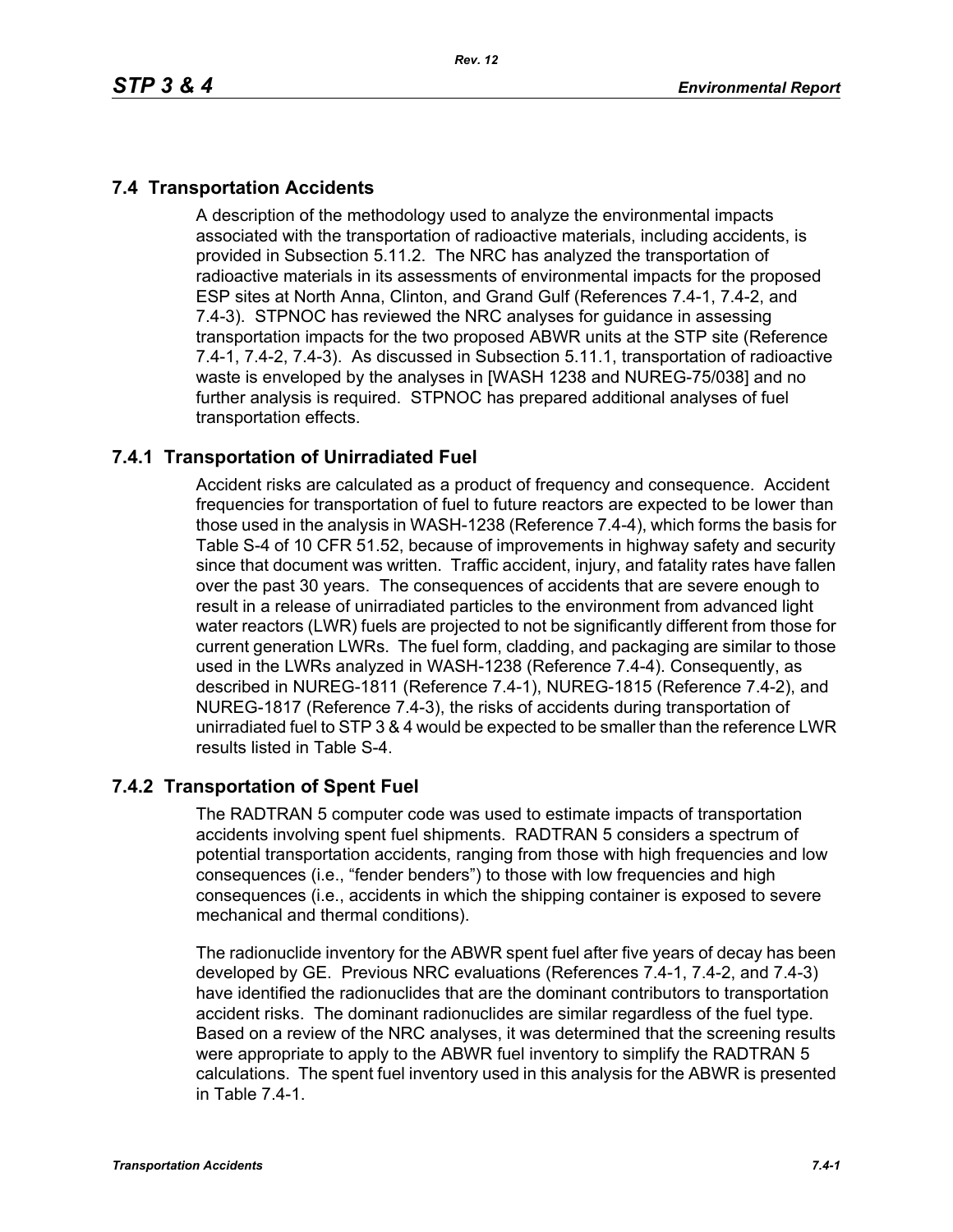Engineered shipping casks are used to transport spent fuel because of the radiation shielding and accident resistance required by 10 CFR 71, "Packaging and Transportation of Radioactive Material." Spent fuel shipping casks must be certified as Type B packaging systems, meaning they must withstand a series of severe hypothetical accidents with essentially no loss of containment or shielding capability. According to NUREG/CR-6672, Volume 1 (Reference 7.4-5), the probability of encountering accident conditions that would lead to shipping cask failure is less than 0.01% (i.e., more than 99.99% of all accidents would result in no release of radioactive material from the shipping cask). This analysis assumed that shipping casks for advanced LWR spent fuels would provide mechanical and thermal protection of the spent fuel cargo that is equivalent to that for current generation spent fuel.

The RADTRAN 5 accident risk calculations were performed using radionuclide inventories per shipment for the spent fuel from the ABWR assuming 0.5 MTU per shipment. The resulting risk estimates were multiplied by the expected annual spent fuel shipments (MTU per year) to derive estimates of the annual accident risks associated with spent fuel shipments from the ABWR. The amount of spent fuel shipped per year was assumed to be equivalent to the annual discharge quantity: 42 MTU per year for an ABWR. (This discharge quantity has not been normalized to the reference LWR. The normalized value is presented in Table 7.4-2.)

The release fractions for current generation LWR fuels were used to approximate the impacts from the advanced LWR spent fuel shipments. This assumes that the fuel materials and containment systems for the ABWR (i.e., cladding, fuel coatings) behave similarly to current LWR fuel under applied mechanical and thermal conditions.

Using RADTRAN 5, the population dose from the released radioactive material was calculated for five possible exposure pathways:

- (1) External dose from exposure to the passing cloud of radioactive material.
- (2) External dose from the radionuclides deposited on the ground by the passing plume (the radiation exposure from this pathway was included even though the area surrounding a potential accidental release would be evacuated and decontaminated, thus preventing long-term exposures from this pathway).
- (3) Internal dose from inhalation of airborne radioactive contaminants.
- (4) Internal dose from resuspension of radioactive materials that were deposited on the ground (the radiation exposures from this pathway were included even though evacuation and decontamination of the area surrounding a potential accidental release would prevent long-term exposures).
- (5) Internal dose from ingestion of contaminated food (the analysis assumed interdiction of foodstuffs and evacuation after an accident; no internal dose due to ingestion of contaminated foods was calculated).

A sixth pathway, external doses from increased radiation fields surrounding a shipping cask with damaged shielding, was considered but was not included in the analysis. It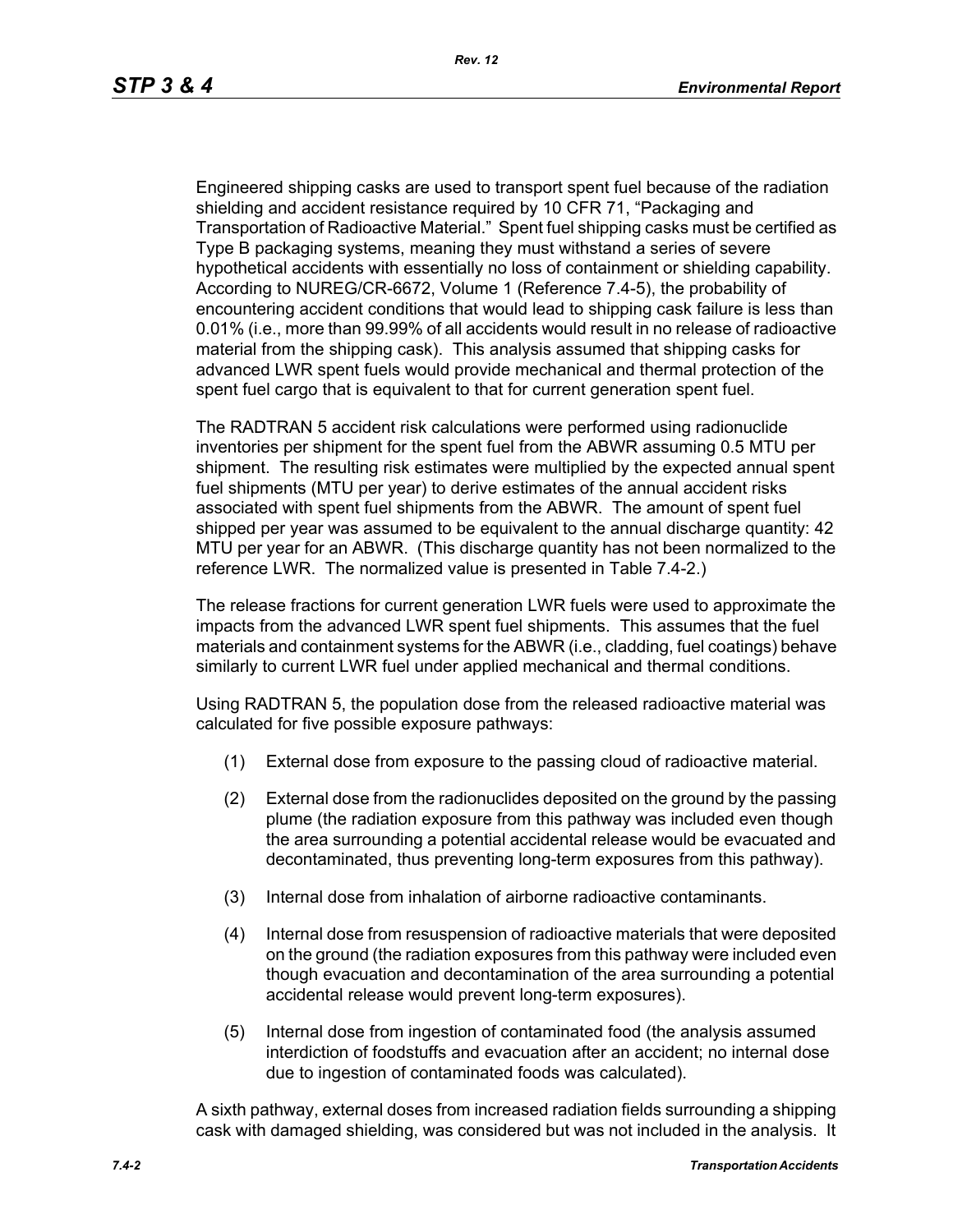is possible that shielding materials incorporated into the cask structures could become damaged as a result of an accident. However, the loss of shielding events was not included in this analysis because their contribution to spent fuel transportation risk is much smaller than the dispersal accident risks from the five pathways listed above.

In addition, calculations were performed to assess the environmental consequences of transportation accidents when shipping spent fuel from the STP site to a spent fuel repository assumed to be at Yucca Mountain, Nevada. The shipping distances and population distribution information for the route were the same as those used for the "incident-free" transportation impacts analysis.

Table 7.4-2 presents unit (per MTU) accident risks associated with transportation of spent fuel from the STP site to the proposed Yucca Mountain repository. The accident risks are provided in the form of a collective population dose (i.e., person-rem over the shipping campaign). The table also presents estimates of accident risk per reactor year normalized to the reference reactor analyzed in WASH-1238 (Reference 7.4-4). The transportation accident impacts were also calculated for the alternative sites (Allens Creek, Limestone, Malakoff, and Parish) within the region of interest.

The risk to the public from radiation exposure was estimated using the nominal probability coefficient for total detriment [730 fatal cancers, nonfatal cancers, and severe hereditary effects per  $1 \times 10^6$  person-rem from ICRP Publication 60 (Reference 7.4-6)] health effects per reference reactor year. These values are presented in Table 7.4-2. These estimated risks are quite small compared to the fatal cancers, nonfatal cancers, and severe hereditary effects that would be expected to occur annually in the same population from exposure to natural sources of radiation using the same linear, no-threshold dose response model. Therefore, there will be negligible increases in environmental risk effects as a result of accidents that may result from shipping spent fuel from the STP site to a spent fuel disposal repository.

#### **7.4.3 Conclusion**

Based on these analyses, STPNOC concludes that the overall transportation accident risks associated with spent fuel shipments from the proposed ABWR units at the STP site are SMALL. This is consistent with the NRC conclusion regarding the risks associated with transportation of spent fuel from current generation reactors presented in WASH-1238 (Reference 7.4-4) and in Table S-4 of 10 CFR 51.52.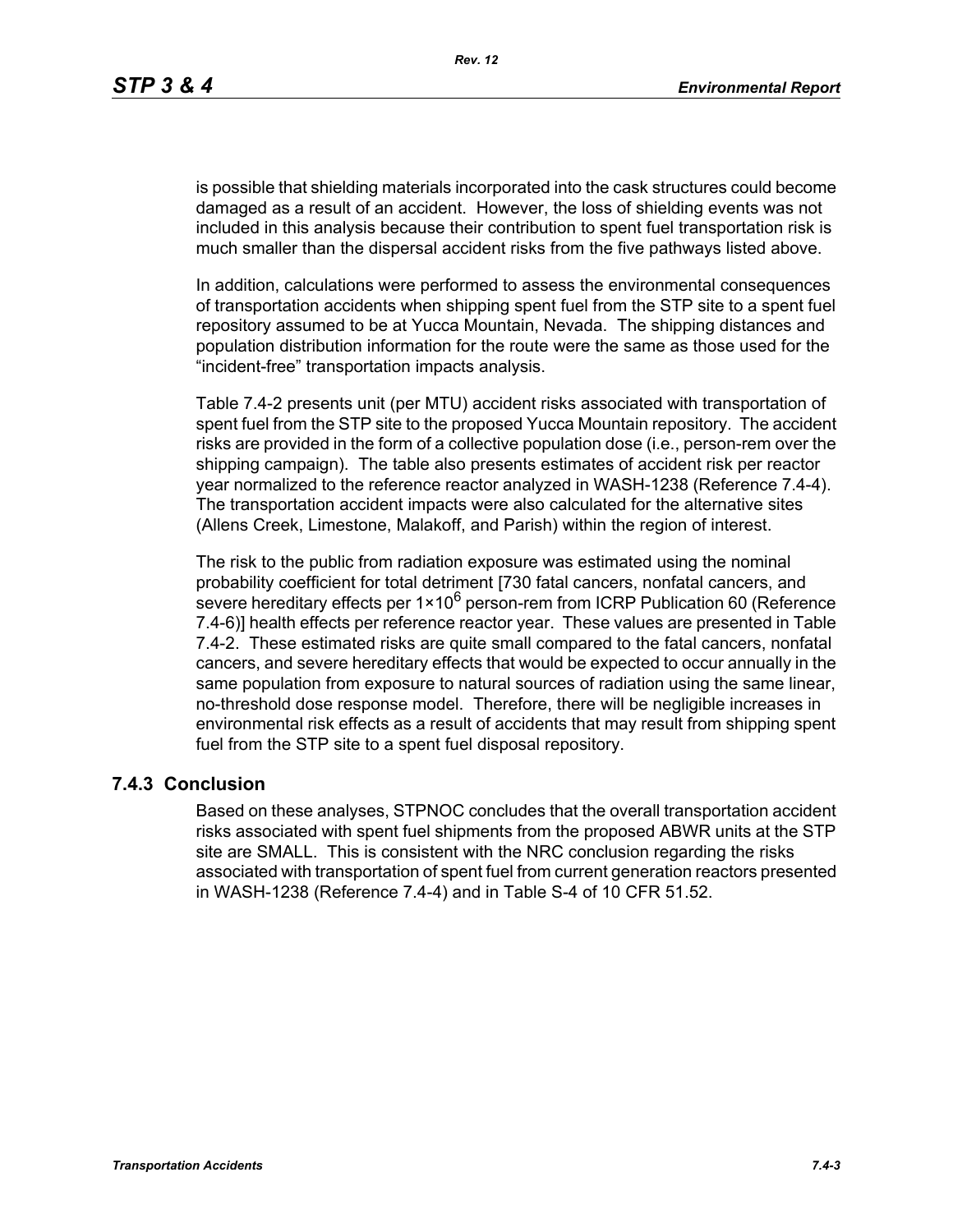### **7.4.4 References**

- 7.4-1 "Environmental Impact Statement for an Early Site Permit (ESP) at the North Anna ESP Site, NUREG-1811," December 2006.
- 7.4-2 "Environmental Impact Statement for an Early Site Permit (ESP) at the Exelon ESP Site, NUREG-1815," July 2006.
- 7.4-3 "Environmental Impact Statement for an Early Site Permit (ESP) at the Grand Gulf ESP Site, NUREG-1817," April 2006.
- 7.4-4 "Environmental Survey of Transportation of Radioactive Materials to and from Nuclear Power Plants, WASH-1238," December 1972.
- 7.4-5 "Reexamination of Spent Fuel Shipment Risk Estimates," NUREG/CR-6672, Volume 1, March 2000.
- 7.4-6 "Recommendations of the International Commission on Radiological Protection, ICRP Publication 60," ICRP (International Commission on Radiological Protection), 1991.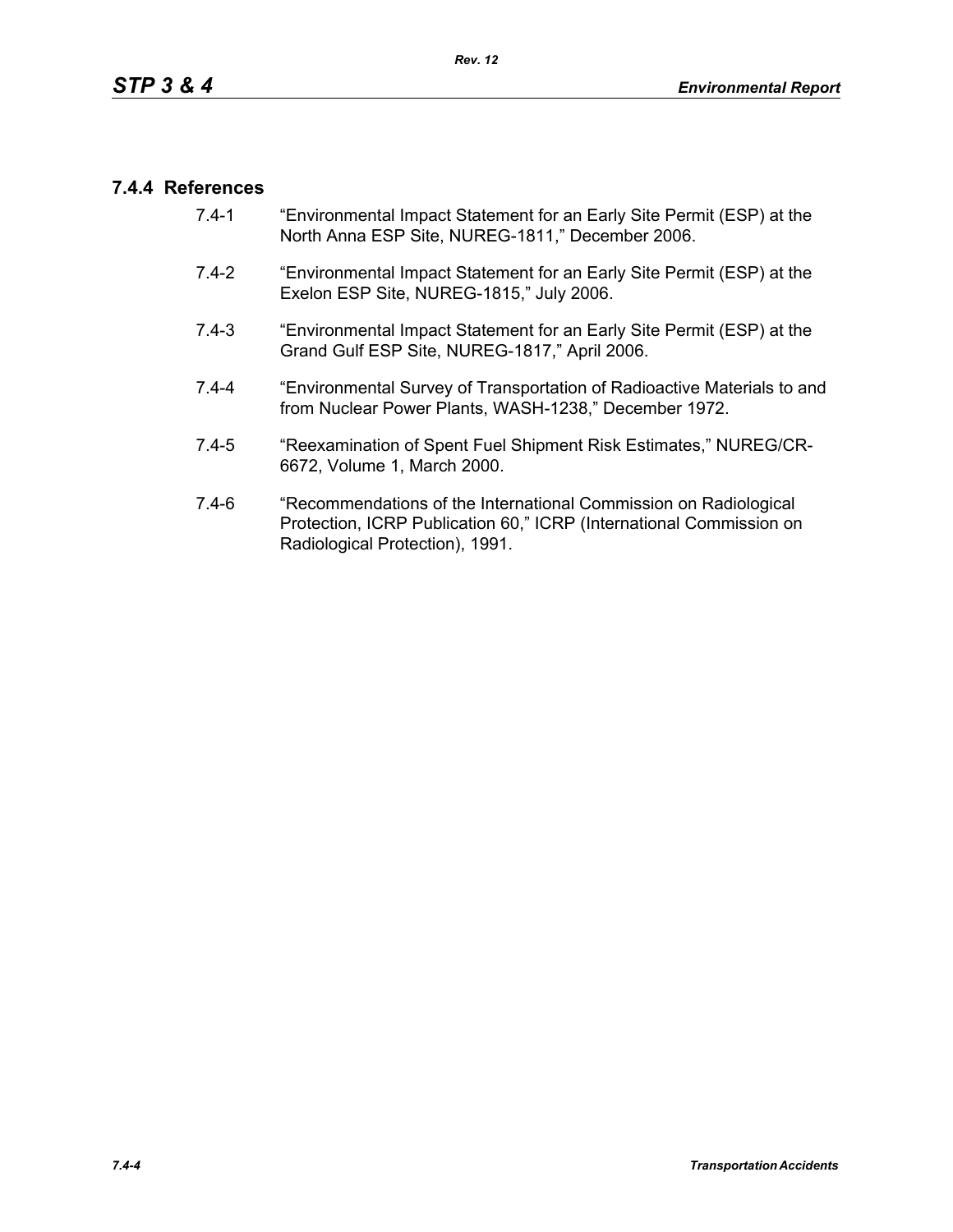| Radionuclide | <b>ABWR Inventory</b><br>Ci/MTU |  |
|--------------|---------------------------------|--|
| $Co-60$      | 3630                            |  |
| Am-241       | 1440                            |  |
| Am-242m      | 33.2                            |  |
| Am-243       | 59.5                            |  |
| Ce-144       | $1.32 \times 10^{4}$            |  |
| Cm-242       | 62.2                            |  |
| Cm-243       | 61.7                            |  |
| Cm-244       | $1.35 \times 10^{4}$            |  |
| Cm-245       | 2.25                            |  |
| Cs-134       | $7.76 \times 10^4$              |  |
| Cs-137       | $1.58 \times 10^5$              |  |
| Eu-154       | $1.56 \times 10^{4}$            |  |
| Eu-155       | 8270                            |  |
| Pm-147       | $3.13 \times 10^{4}$            |  |
| Pu-238       | $1.09 \times 10^{4}$            |  |
| Pu-239       | 427                             |  |
| Pu-240       | 852                             |  |
| Pu-241       | $1.35 \times 10^5$              |  |
| Pu-242       | 3.19                            |  |
| Ru-106       | $2.29 \times 10^{4}$            |  |
| Sb-125       | 7,170                           |  |
| <b>Sr-90</b> | $1.06 \times 10^5$              |  |
| $Y-90$       | $1.06 \times 10^5$              |  |

#### **Table 7.4-1 Radionuclide Inventory Used in Transportation Accident Risk Calculations for the ABWR**

Ci/MTU = curies per metric ton uranium